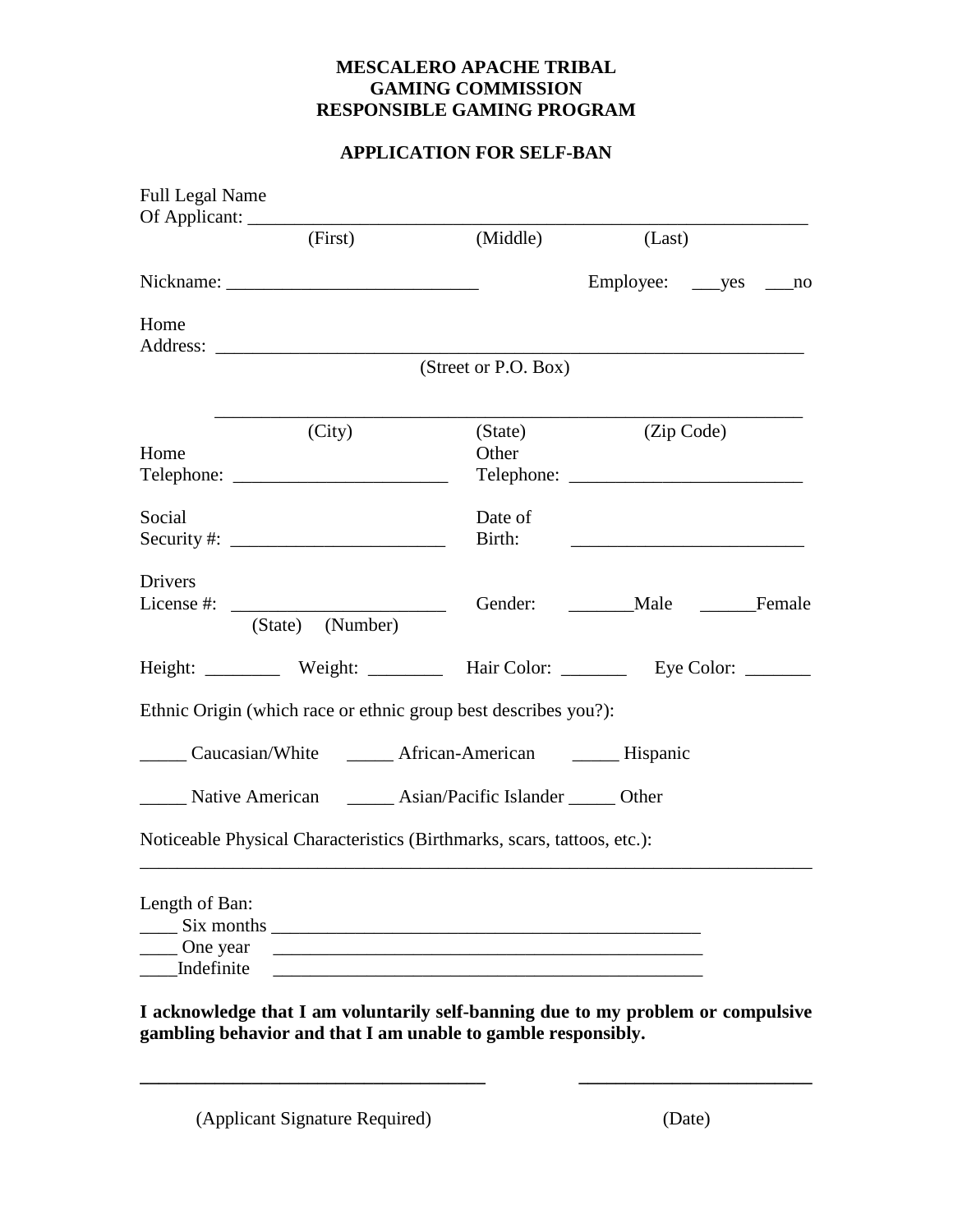I, \_\_\_\_\_\_\_\_\_\_\_\_\_\_\_\_\_\_\_\_\_\_\_\_\_\_\_\_\_\_\_\_\_\_\_ hereby request that the Inn of the Mountain Gods Casino and Casino Apache Travel Center (Casinos) honor and help me comply with my Voluntary Exclusion from the Casinos. I have decided to elect a Voluntary Exclusion from the Casinos due to a concern about my gambling behavior.

I understand that once I complete the application for placement on the List of Voluntary Excluded Persons, that the consequences of being discovered on any of the Casinos property are that I might be arrested for trespassing. I understand that I will not be eligible to win a gambling game and therefore will be denied winnings that I may attempt to claim. I further understand that the Casinos are not liable for money lost during the course of my gambling on the Casinos property if my presence is not detected.

I understand that once placed on the List of Voluntary Excluded Persons, if I am discovered on the Casinos property, any and all cash or cash equivalents found in a Gaming Machine or a Gaming Table will be forfeited to the Responsible Gaming Program; Casino Security shall then escort me off the Casinos property.

I understand that by requesting a Voluntary Exclusion that this request is for:

| Six month period (                  |                                                                                    |
|-------------------------------------|------------------------------------------------------------------------------------|
| Twelve month period (               |                                                                                    |
|                                     | Indefinite period of time and may not be removed without requesting a hearing from |
| the Responsible Gaming Coordinator. |                                                                                    |

Furthermore, I understand that it is my responsibility to refrain from visiting the Casinos premises and/or property and it is **not** the responsibility of the Casinos to stop me from entering premises and/or property. I acknowledge that due to the volume of people entering the Casinos, I may not be detected and the Casinos undertake no obligation to detect me. I hereby release the Casinos from any claim or liability with respect to my Voluntary Exclusion and the consequences of any failure by me to abide by it.

| <b>SIGNATURE</b>                                                | <b>DATE</b> |  |
|-----------------------------------------------------------------|-------------|--|
| RESPONSIBLE GAMING COORDINATOR/<br><b>CASINO REPRESENTATIVE</b> | <b>DATE</b> |  |
| For an acknowledgment in an individual capacity:                |             |  |
| County of $\overline{\phantom{a}}$                              |             |  |
| This instrument was acknowledged before me on                   | $-$ by      |  |

Notary Public